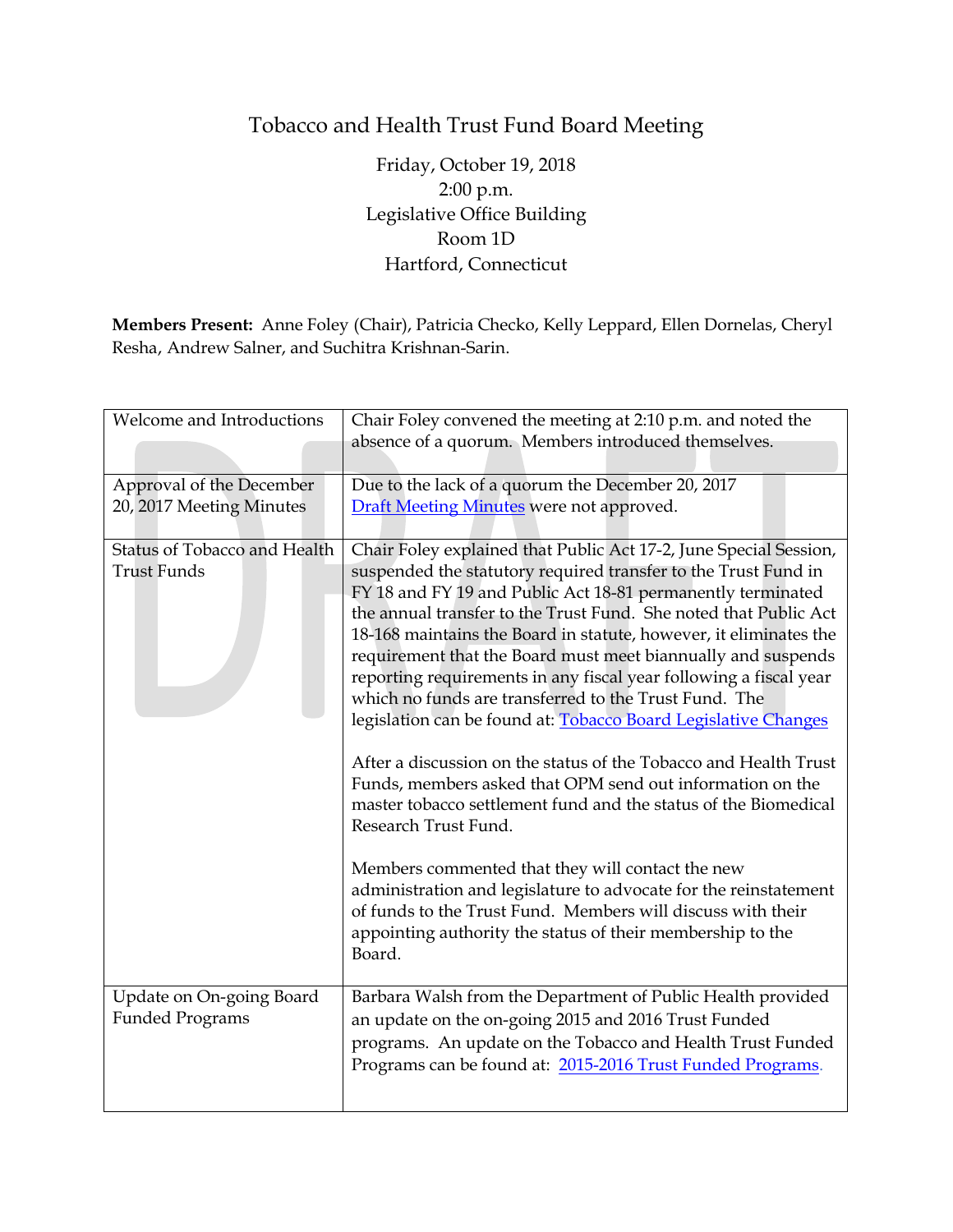| Update on the Department<br>of Correction (DOC) Trust<br><b>Funded Programs</b> | Dr. Kathleen Maurer and Dr. Wendy Ulasezk provided an<br>update on DOC's on-going Smoking Cessation Education and<br>Relapse Prevention Program and the Halfway House Smoking<br>Project. Dr. Maurer noted that DOC is in the process of<br>preparing an article on the Trust Funded programs. Members<br>asked that the article be forwarded to the Board so they can help<br>promote it. An update on DOC's programs can be found at:<br><b>DOC HWH Summary Handout for HWH Residents, DOC</b><br><b>HWH 2017-18 Resident Survey Summary, DOC Half-way</b><br>House (HWH) Smoking Cessation Implementation Summary<br>(tasks to date through July 3, 2018)<br>Dr. Maurer thanked Board members for their continued support<br>of DOC's trust funded programs.                                                                                                                                                                                                                                                                  |
|---------------------------------------------------------------------------------|----------------------------------------------------------------------------------------------------------------------------------------------------------------------------------------------------------------------------------------------------------------------------------------------------------------------------------------------------------------------------------------------------------------------------------------------------------------------------------------------------------------------------------------------------------------------------------------------------------------------------------------------------------------------------------------------------------------------------------------------------------------------------------------------------------------------------------------------------------------------------------------------------------------------------------------------------------------------------------------------------------------------------------|
|                                                                                 | Chair Foley stated that the Summary of the Trust Funded                                                                                                                                                                                                                                                                                                                                                                                                                                                                                                                                                                                                                                                                                                                                                                                                                                                                                                                                                                          |
| Summary of Trust Funded<br>Programs                                             | Programs will be posted to the Tobacco and Health Trust Fund<br>Board website and will be used to inform the new<br>administration of the Board's work over the years. She noted<br>that, since its inception, the Board has disbursed \$29 million<br>including, \$8.7 million for cessation programs, \$7.1 million for<br>the QuitLine, \$6.6 million for tobacco counter-marketing and<br>\$3.4 million for prevention programs. She also noted that the<br>University of North Carolina at Chapel Hill will develop a more<br>detailed retrospective report on the Board's work.<br>Chair Foley noted that since the beginning of the Trust Fund the<br>adult cigarette use declined from 22.8% to 13.3 % which is a<br>significant decrease of 41%. She noted that the youth cigarette<br>used declined from 25.6% to 3.5% which is a striking reduction<br>of 86%. She expressed that while the cigarette smoking rates<br>have decreased, the use of other tobacco products such as<br>vaping among youth has increased. |
|                                                                                 | Members suggested the following changes to the Summary of<br><b>Trust Funded Programs:</b>                                                                                                                                                                                                                                                                                                                                                                                                                                                                                                                                                                                                                                                                                                                                                                                                                                                                                                                                       |
|                                                                                 | Include as part of the conclusion a statement that<br>acknowledges that, while the Board is satisfied with the<br>reduction in cigarette tobacco use, it recognizes the<br>challenge of other tobacco use remains a major problem.<br>Add a paragraph on the outcomes, effectiveness and<br>successes of DOC's Trust Funded programs.<br>Add vignettes highlighting other program success<br>stories.                                                                                                                                                                                                                                                                                                                                                                                                                                                                                                                                                                                                                            |